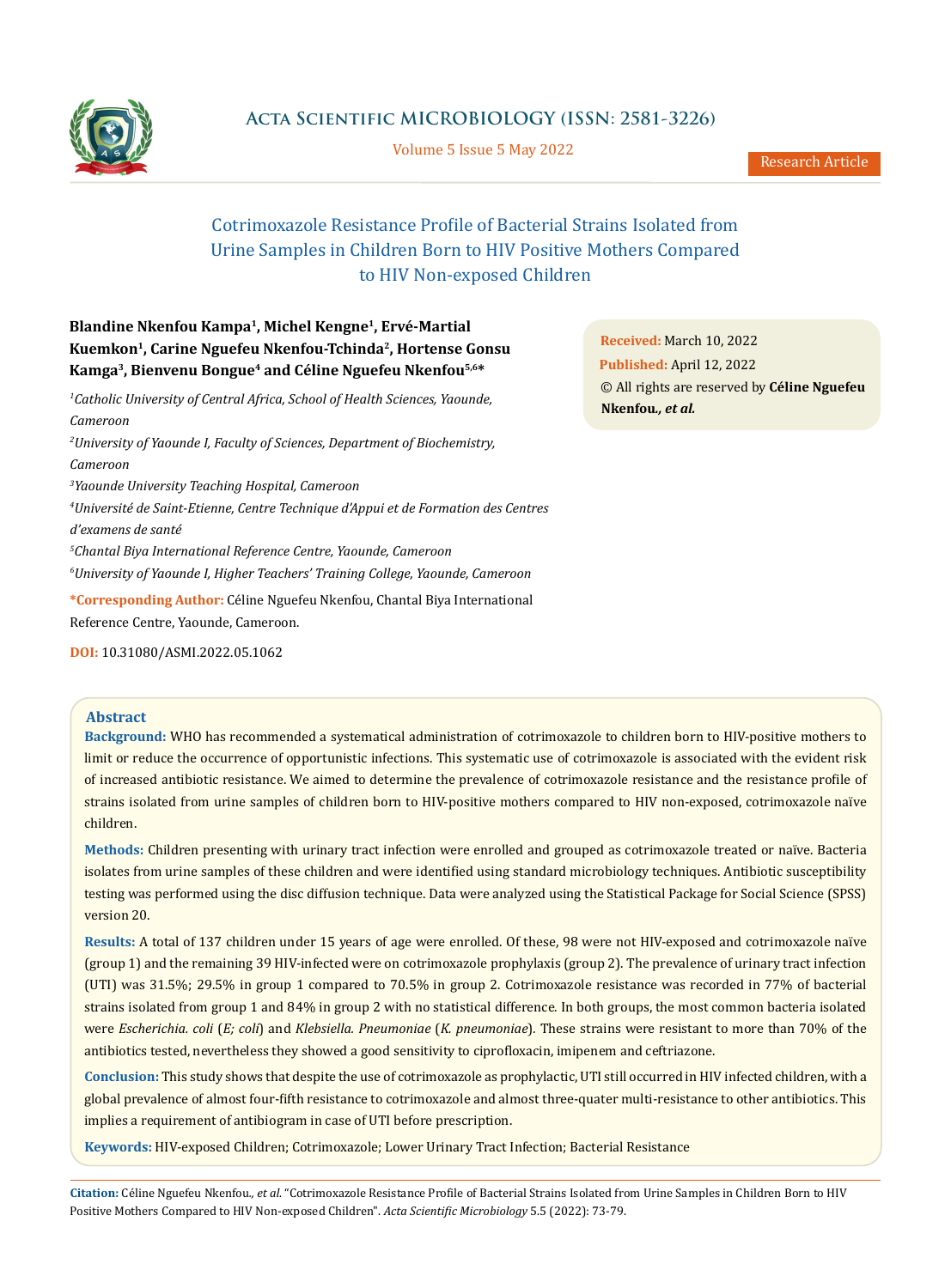### **Abbreviations**

*E. coli* : *Escherichia coli;* HIV: Human Immune Virus; *K. pneumoniae*: *Klebsiella pneumoniae;* UTI: Urinary Tract Infections

### **Introduction**

The HIV virus, which causes AIDS, was discovered in 1983. It belongs to the retrovirus family. According to WHO and UNAIDS estimates, 36.7 million people were living with HIV at the end of 2016, its prevalence is 12.6% in South Africa. In Cameroon 3.4% of the population is living with HIV/Aids  $[1]$ . To date, 3 modes of transmission have been identified; namely sexual (80%), blood (5 to 10%) and mother-to-child transmission (15 to 45% in the absence of interventions). The World Health Organization (WHO) has established a scheme for monitoring children born to HIVpositive mothers. In addition to antiretroviral treatment (ART), there is prophylaxis with isoniazid (INH), and cotrimoxazole. Cotrimoxazole is a broad-spectrum antibiotic, belonging to the sulfonamide family and composed of sulfamethoxazole and trimethoprim. It is effective against several infections such as bacterial urinary tract infections, broncho-pulmonary infections, tuberculosis, and candidiasis just to name a few  $\lceil 2 \rceil$ . Since their discovery, antibiotics have proven to be very effective in the fight against bacterial-caused diseases affecting humans and animals. Exerting pressure on microorganisms, the overuse of antibiotics is the main epidemiological factor responsible for the emergence of resistance. Many bacterial species have developed resistance mechanisms to several classes of antibiotics. In the hospital setting, the treatment of infections caused by multi-resistant bacteria is becoming increasingly problematic  $\lceil 3 \rceil$ . The existence of multiresistant bacteria has implications for therapeutics, public health and environmental health. The new WHO Global Antimicrobial Resistance Surveillance System (known as GLASS) reveals that antibiotic resistance is a widespread problem affecting 500,000 people with suspected bacterial infections in 22 countries  $[4]$ . This antibiotic resistance creates treatment failures that lead to increased medical expenses, prolonged hospitalizations, and increased mortality, 13,000 deaths per year in France [5]. In the era of HIV/Aids, the use of cotrimoxazole has been increased, as recommended for all PLHIV  $[5]$ , thus increasing the chance of development of resistance. The objective of this study was to assess the cotrimoxazole resistance profile of bacterial strains isolated from urine samples of children born to HIV-positive mothers.

#### **Methods**

A qualitative study with descriptive aim was conducted over a period of 6 months (from 06 May to 29 November 2019). This study was carried out in a pediatric hospital of Yaounde, Cameroon. The sampling technique was non-probabilistic, with a convenience size. The biological fluid analyzed was urine. Was included in this study any child less than 15 years but not less than 2 months old, presenting clinical signs of a urinary tract infection, born to an HIVpositive mother on or not on cotrimoxazole. They were divided in two groups: group 1 constituted of children not infected by HIV and therefore not under cotrimoxazole prophylaxis and group 2 constituted of HIV-positive children under cotrimoxazole.

## **Ethical considerations**

This study was carried with ethical clearance issued by the ethical committee under the number: N° 2018/09/1099/CE/ CNERSH/SP. This study was also authorized by the Director of HGOPY, and was carried out according to good practice of medical analysis.

## **Enrolment, sample collection and biological analyses**

Patients in the pediatric consultation unit, presenting signs of a urinary tract infection and who met the inclusion criteria of our study mentioned above were recruited. After been informed of the study objectives, the assent and parental forms were signed. Sampling conditions were explained to the parent and the patient. The sample collected was then taken to the laboratory as soon as possible for analyses.

A macroscopic examination of urine was done to note the color and appearance of the urine. This step was followed by the culture of the urine on Cystine Lactose Electrolyte Deficient (CLED) and Mac Conkey agar with violet crystal. The biochemical analysis of the urine was performed using a urine strip according to the manufacturer instructions (Medi-Test combi  $10<sup>R</sup> SGL$ ) Parameters such as pH, glucose, ketones, leukocytes, nitrites, protein, blood, urobilinogen, and bilirubin in the urine were recorded.

#### **Inoculation on agar**

The calibrated loop technique for culture was used. This technique consisted of dipping the calibrated loop vertically into homogenized urine, then making a streak on one radius of the dish to unload the loop and then, without reloading the loop, making

**Citation:** Céline Nguefeu Nkenfou*., et al.* "Cotrimoxazole Resistance Profile of Bacterial Strains Isolated from Urine Samples in Children Born to HIV Positive Mothers Compared to HIV Non-exposed Children". *Acta Scientific Microbiology* 5.5 (2022): 73-79.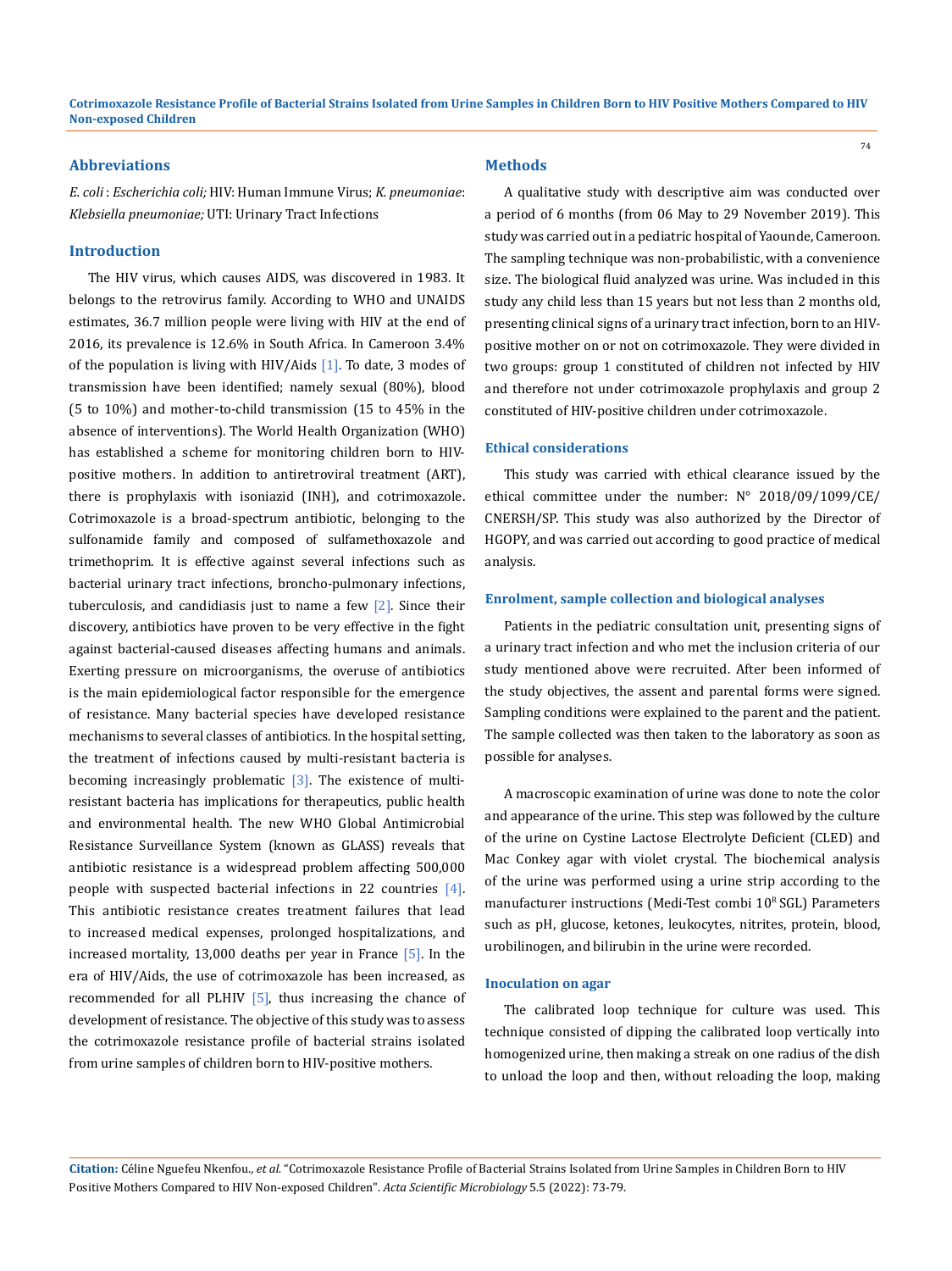tight and then loose perpendicular streaks over the entire surface of the dish, as shown in figure  $1 \overline{7}$ . The culture was incubated for 18 to 24 hours in an incubator at 37°C.



**Figure 1:** Distribution of the study population according to the result of the CBEU.

The Malassez cell was used to count cells such as red blood cells, leukocytes present in the collected urines. table 1 shows the significance threshold of these cells in case of urinary infection [8,9].

| Leucocyturia | $> 10/mm^3$ or $> 104/mL$ |  |
|--------------|---------------------------|--|
| Hematuria    | $> 10/mm^3$ or $> 104/mL$ |  |
| Bacteriuria  | $\geq 10^5$ UFC/mL        |  |

**Table 1:** Significance thresholds for cell count.

A microscopic observation with X40 objective was performed to identify elements such as epithelial cells, red blood cells, leukocytes, parasite eggs, crystals, cylinders, yeasts. A urine smear was then performed and stained with Gram stain.

As urine is normally sterile, polymicrobia was considered as a contamination. For this purpose, a re-sampling was recommended. A Gram control was done afterwards, using CLED agar.

According to the microscopic observation after Gram stain, in case of Gram-bacilli, an oxidase test was performed, and the incriminated germ identified with the API 20E gallery.

In case of Gram + cocci, a catalase test was performed. This allows to differentiate staphylococci (catalase +) from streptococci (catalase -). In case of positive reactions to catalase, the identification of the germ was performed at the species level for Staphylococcus. For this, 3 tests were done: Mannitol fermentation, coagulase test and DNAse test.

On Mueller Hinton agar, an antibiogram was performed using the antibiotics presented in table 2 below according to the "Comité de l'Antibiogramme de la Societé Française de Microbiologie (CA-SFM) recommendations of 2018.

| <b>Antibiotics</b>  | <b>Critical diameter</b><br>established by<br>manufacturer (mm) | <b>Concentration</b><br>in µg |  |  |
|---------------------|-----------------------------------------------------------------|-------------------------------|--|--|
| Enterobacteriaceae  |                                                                 |                               |  |  |
| Amikacin            | $16 - 21$                                                       | 30                            |  |  |
| Amoxicillin         | $16 - 21$                                                       | 25                            |  |  |
| Nalidixic acid      | >20                                                             | 30                            |  |  |
| Ciprofloxacin       | $22 - 25$                                                       | 5                             |  |  |
| Levofloxacin        | $17 - 20$                                                       | 5                             |  |  |
| Gentamicin          | $16 - 18$                                                       | 15                            |  |  |
| Imipenem            | $17 - 24$                                                       | 10                            |  |  |
| Tetracyclin         | $17 - 19$                                                       | 30                            |  |  |
| Tobramycin          | $16 - 18$                                                       | 10                            |  |  |
| Cefotaxime          | $23 - 28$                                                       | 30                            |  |  |
| Ceftriaxone         | $23 - 26$                                                       | 30                            |  |  |
| Aztreonam           | $21 - 27$                                                       | 30                            |  |  |
| Cotrimoxazole       | $13 - 15$                                                       | 25                            |  |  |
| Staphylococcus only |                                                                 |                               |  |  |
| Erythromycin        | $19 - 22$                                                       | 15                            |  |  |
| Gentamicin          | >20                                                             | 120                           |  |  |
| Lincomycin          | $17 - 21$                                                       | 15                            |  |  |
| Rifampicin          | $24 - 29$                                                       | 5                             |  |  |
| Vancomycin          | >17                                                             | 30                            |  |  |
| Kanamycin           | $15 - 17$                                                       | 30                            |  |  |

**Table 2:** Antibiotics tested and their critical diameters (CA-SFM 2018).

The diameters formed around the antibiotic disc were measured with a ruler. This zone is called inhibition diameter. These diameters were plotted against the experimentally established critical diameters. The tested strains were considered resistant when the diameters were lower than the first bound of the critical diameter and sensitive when these diameters were higher than the second bound of this diameter. This can be seen in table 2.

**Citation:** Céline Nguefeu Nkenfou*., et al.* "Cotrimoxazole Resistance Profile of Bacterial Strains Isolated from Urine Samples in Children Born to HIV Positive Mothers Compared to HIV Non-exposed Children". *Acta Scientific Microbiology* 5.5 (2022): 73-79.

75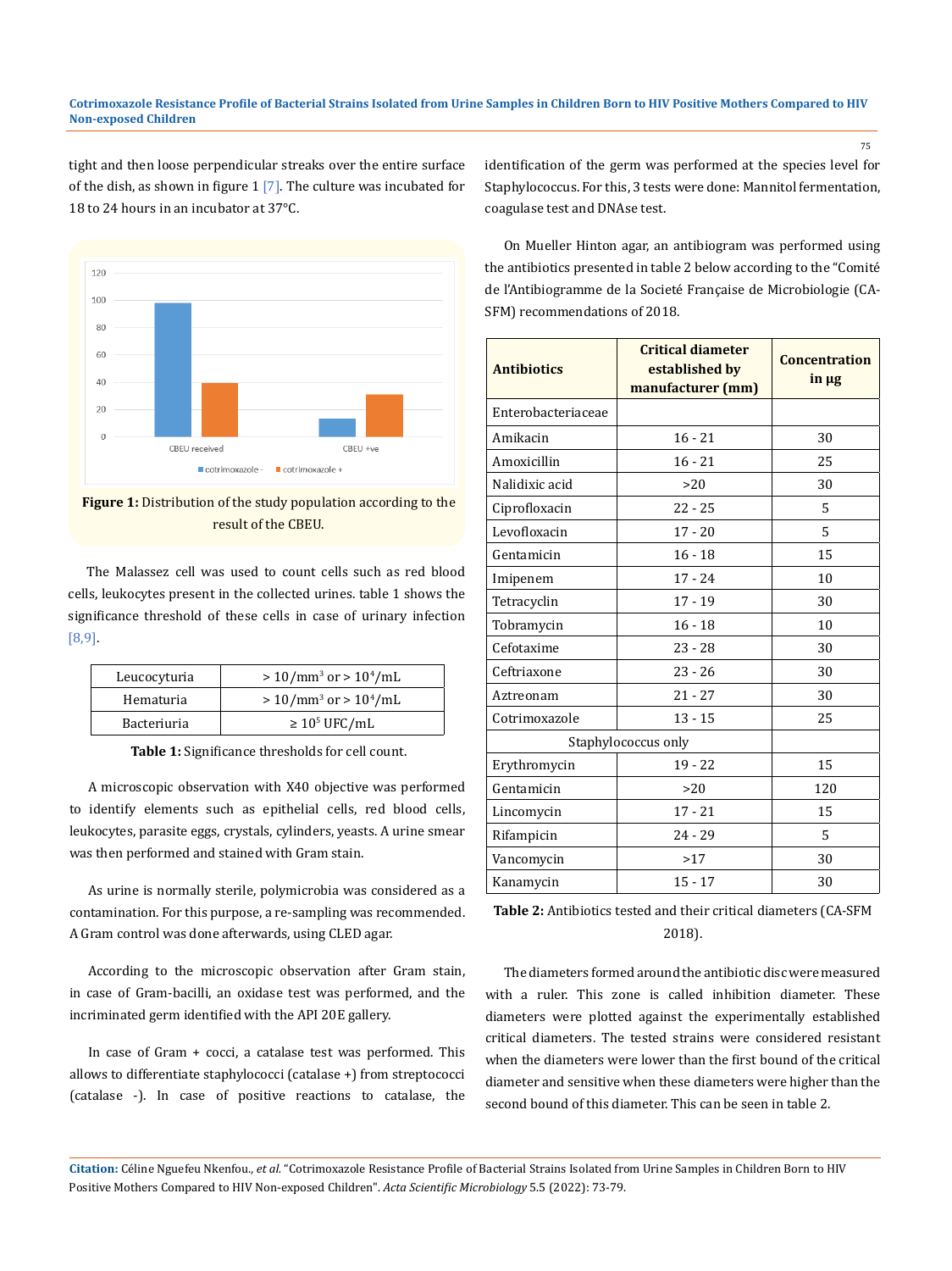#### **Results**

#### **Socio-demographic description of the study population**

Our study population consisted of 137 children, of whom 78 were female and 59 male with a sex ratio of 1.32 in favor of the female. The most represented age group was 2-5 years old as represented in table 3 of appendix.

| Age group                 | 7 months to | $2$ to 5 | 6 to 10 | 11 to 15     |
|---------------------------|-------------|----------|---------|--------------|
|                           | 2 years     | vears    | vears   | <b>vears</b> |
| Number of<br>participants | 19          | 56       | 24      | 38           |

**Table 3:** Age distribution of the population study.

Our study population was divided into 2 groups: group 1, children not on cotrimoxazole prophylaxis (98) and group 2, children living with HIV/Aids on cotrimoxazole prophylaxis (39) (see table 4 of appendix).

| HIV - children  | HIV + children  | <b>Total</b> |
|-----------------|-----------------|--------------|
| - cotrimoxazole | cotrimoxazole + |              |
|                 | 39              | 137          |

**Table 4:** Distribution of the study population according to HIV status and cotrimoxazole use.

#### **Profile of isolated bacteria**

From the 137 urine samples received, 44 (32.1%) were positive for the presence of any bacteria, 28 were from female children and 16 were from male children. Of these 44 positive urine samples, 31 were from children on cotrimoxazole (70.5%) and 13 (29.5%) from cotrimoxazole-naive children. These results are illustrated in figure 1.

## **Bacterial species isolated**

Of the 44 positive urine samples, 4 bacterial species were isolated: 25 *Escherichia coli* (57%), 11 *Klebsiella pneumonieae* (25%), 6 Staphylococci (14%) and 2 *Serratia marcescens* (4%), distributed in the two study groups as shown in figure 2.

#### **Antibiotic resistance profile of isolated bacteria**

Most of the bacterial strains isolated from our study population (*Escherichia coli* and *Klebsiella pneumoniae*) were resistant to cotrimoxazole (82%). Of these 82% of bacterial strains, 72% were from HIV+ children (26/36) and the remaining 28% of strains were



**Figure 2:** Distribution of bacterial species isolated according to HIV status.

from HIV- children (10/36). However, these strains were more than 70% sensitive to imipenem, ceftriazone and ciprofloxacin.

## **Cotrimoxazole prophylaxis as a risk factor for bacterial resistance**

The relative risk to develop resistance to cotrimoxazole was the same for children on cotrimoxazole and those naïve (RR 1.09, P = 0.161) at 95% confidence.

#### **Discussion**

Cotrimoxazole use as prophylactic to reduce opportunistic infections in HIV-positive patients greatly reduce morbidity and mortality [10,11]. Since 2006, UNAIDS has recommended that cotrimoxazole be routinely administered to all children exposed to HIV/AIDS, pregnant women, and HIV-positive infants and children, as well as adults. Cameroon has adopted this recommendation since the past 15 years [12]. However, the selective pressure exerted on bacteria due to constant exposure to antibiotics has been noted as the main factor promoting antibacterial resistance development.

The objective of this work was to determine the cotrimoxazole resistance profile of bacterial strains isolated from urine samples of children born to HIV positive. The prevalence of urinary tract infections found in this study was 32.1%. Despite the use of cotrimoxazole to prevent infections, 70.5% of these UTI were found in children taking Cotrimoxazole. The prevalence of UTI found in our study was higher than that found in Yaounde-Cameroon by Kenkouo in the 2008 (15.3%) [8]. This difference could be explained by the difference in sample size of each study or the increase in the prevalence of these infections. On the other

**Citation:** Céline Nguefeu Nkenfou*., et al.* "Cotrimoxazole Resistance Profile of Bacterial Strains Isolated from Urine Samples in Children Born to HIV Positive Mothers Compared to HIV Non-exposed Children". *Acta Scientific Microbiology* 5.5 (2022): 73-79.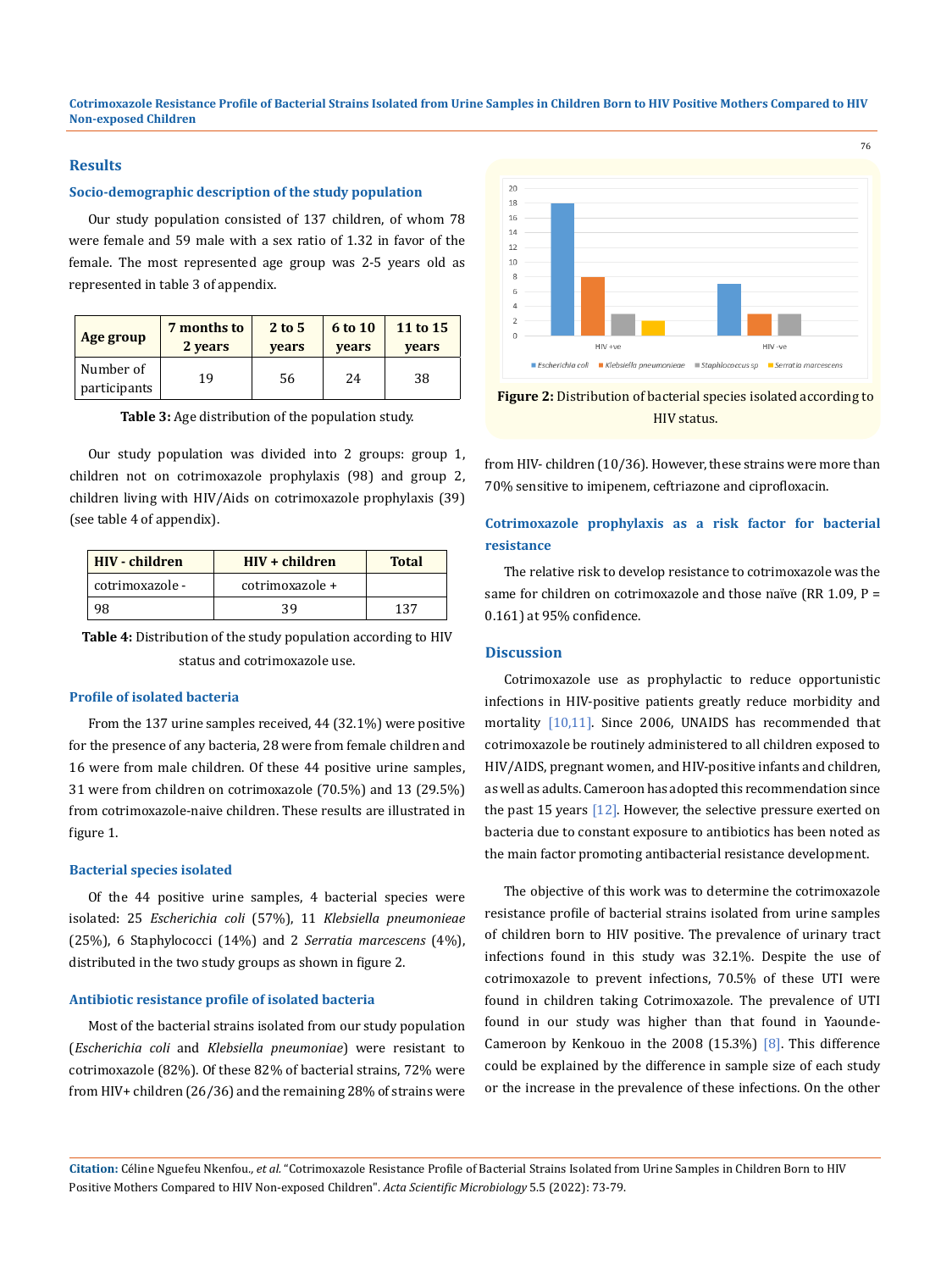hand, Kouemo and collaborators in their study to determine the bacteriological profile of uropathogenic germs in children under 5 years old in Douala found a prevalence of 32.5%, identical to ours [13]. Of these urinary tract infections, 28 cases (or 64%) were from female subjects. This result shows that urinary tract infections are more recurrent in female than male. This result corroborates with that of Chang and colleagues  $[14]$ . The recurrence of UTIs in female subjects could be explained anatomically, the relatively shorter length of the female urethra and the heavy and regular colonization of the perineum by enteric organisms could also explain this result. The age range of 2 to 5 years was the most represented among children with UTI in our study population. This result is similar to that found in the 2017 study by Korbel  $[15]$ . This could be explained by the fact that the children in this age group are in the toilet training age.

The bacterial profile found in our study was similar to that of the studies done by Lee in 2018, Dossim in 2017 and Mebarkia in 2016. These studies revealed that *Escherichia coli* was the most incriminated germ with 80%, 42.3% and 45.7% prevalence respectively  $[16,17]$ . This could be explained by the fact that *Escherichia coli* is a unique species among bacteria with wide pathogenic behavior. It is ubiquitous and is the predominant species of the facultative aerobic-anaerobic flora of the digestive tract. It possesses adhesion factors that facilitate its adherence to the host epithelium. Once in the uroepithelium, it forms a biofilm to escape attack by the host immune system  $[18]$ . The majority of bacterial species isolated in our study showed high resistance to antibiotics commonly used in the treatment of UTIs. This could be explained by the important growth of antibiotic resistance in human medicine.

Overall, 82% resistance to cotrimoxazole was recorded, with 72% (26 of 36) in children on prophylaxis. Powis and collaborators in 2017 found 84.2% resistance among HIV-exposed children [19]. This high resistance could be explained by the relatively low cost of this antibiotic and its generalized use in all socio-economical classes. In addition, it is an over-the-counter drug as such it is a self-prescribed (auto medication). These criteria could contribute to the abuse of this antibiotic, and consequently a high frequency in the development of resistance. All strains of *Escherichia coli* and *Klebsiella pneumoniae* isolated in our study showed total resistance to cotrimoxazole. This was highlighted in another study undertaken at Bugando Medical Center by Karol., *et al*. in 2015,

who found that these species are the most common bacteria among Gram-negative bacteria developing cotrimoxazole resistance [20]. Moroh., *et al.* in 2013 demonstrated 77.9% resistance of *E. coli* to cotrimoxazole in their studies investigating bacterial diversity and antibiotic resistance in urinary tract infections in Côte d'Ivoire [21]. The percentage of cotrimoxazole resistance was high in both groups (77% in the HIV-negative group and 84% in the HIVpositive group). This is consistent with the study by Morpeth and collaborators on the effect of cotrimoxazole prophylaxis and *E. coli* antimicrobial resistance in HIV patients in Tanzania in 2008 [22]. Of the antibiotics tested, we noted a better susceptibility profile to ceftriaxone, imipenem, and ciprofloxacin. This corroborates with Beneme's 2014 study showing that ciprofloxacin and ceftriaxone have better sensitivities to UTI causative bacteria [23]. Similarly, recent studies conducted in Greece and Iran, respectively, with the objective of determining antibiotic resistance of UTI causative germs in children showed good antimicrobial activity of third generation cephalosporins (98.3%), ciprofloxacin (98.6%) and imipenem (90.1%) [24,25]. Of these strains, *E. coli* and *K. pneumoniae* showed a mean resistant profile to amoxicillin and gentamicin. No matter the decrease in the consumption of cotrimoxazole in countries like in the UK, authors have questioned if this antibioresistance will ever go down [26].

Although we enrolled few children, the results obtained present to us the persistence and evolution of the resistance to cotrimoxazole. Our results further fueled the question about stopping or continuous usage of cotrimoxazole in HIV patients.

As well, this study could have a limitation because antibiotic resistance was determined by the agar diffusion method instead of the reference method in liquid medium, but results obtained are still indicative of the resistance profiling.

#### **Conclusion**

Our results show that UTI was more prevalent in HIV infected children on cotrimoxazole; but the prevalence of resistance to cotrimoxazole was like that in children naïve of cotrimoxazole. Isolated strains presented mutiresistance profile, but were still sensitive to other antibiotics. This implies that antibiogram should be done in case of UTI before prescription. Equally there was no statistically significant difference in the antibioresistance between the two groups. These findings are reassuring, given current recommendations for long-term cotrimoxazole prophylaxis

**Citation:** Céline Nguefeu Nkenfou*., et al.* "Cotrimoxazole Resistance Profile of Bacterial Strains Isolated from Urine Samples in Children Born to HIV Positive Mothers Compared to HIV Non-exposed Children". *Acta Scientific Microbiology* 5.5 (2022): 73-79.

77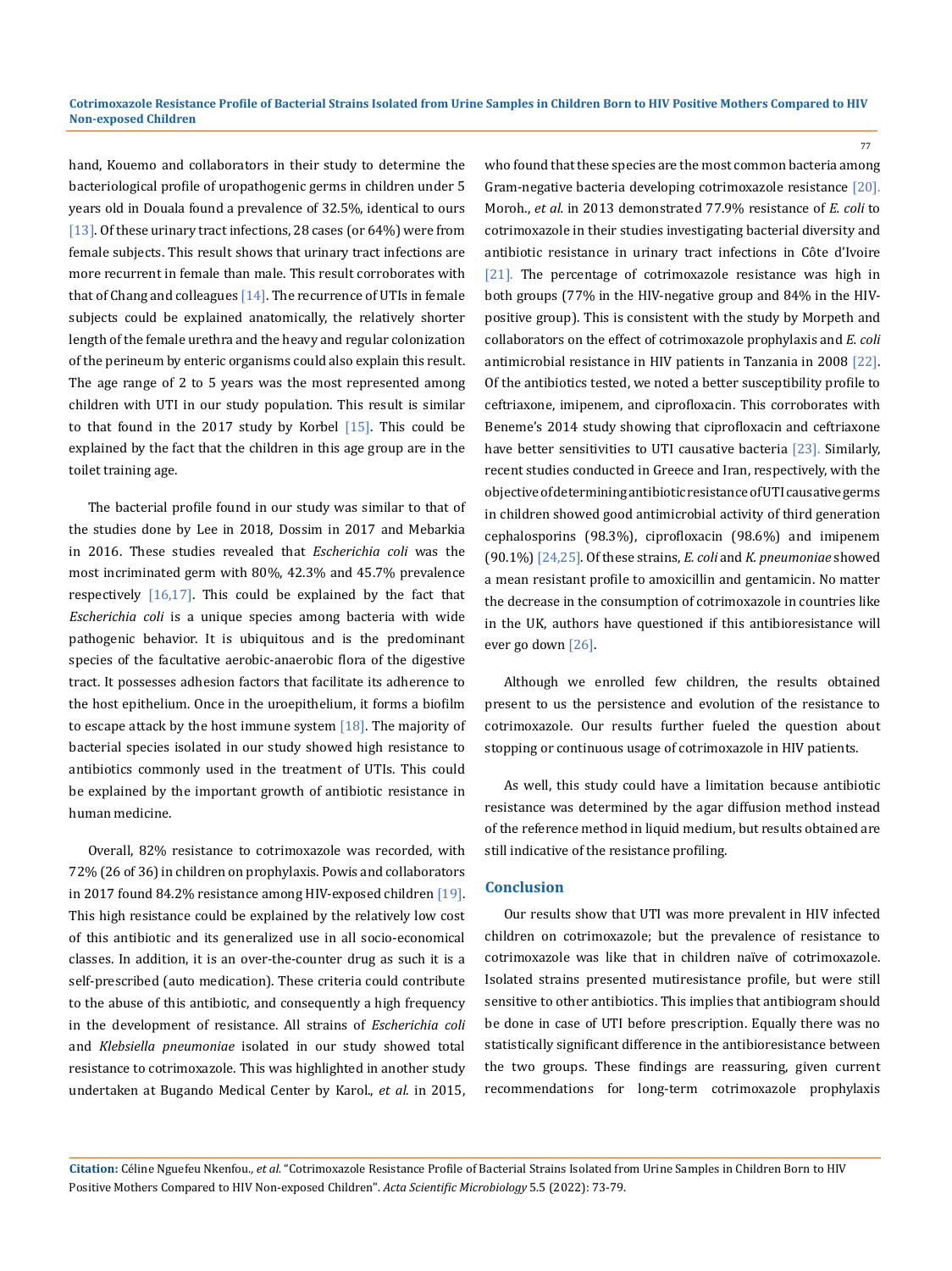among children living with HIV in Africa to decrease mortality and morbidity. Nervertheless, it will be advisable to multiply studies on this domain so as to review WHO recommendation on the use of cotrimoxazole as prophylaxis by PLHIV.

## **Acknowledgements**

Our best regards goes to the director of the Gynaeco-obstetric and pediatric hospital, together with all the staff members who helped us recruit our participants.

Last but not the least to all the mothers who gave us their consent and trusted us to carry out this study. Great thanks to all of you.

## **Bibliography**

- 1. Ministry of Public Health, Division of health operational research Report of the Cameroon population-based HIV impact assessment (CAMPHIA) (2018).
- 2. [Adrian J Salter. "Trimethoprim-Sulfamethoxazole: An](https://pubmed.ncbi.nlm.nih.gov/7051224/)  [Assessment of More than 12 Years of Use".](https://pubmed.ncbi.nlm.nih.gov/7051224/) *Reviews of Infectious Diseases* [4.2 \(1982\): 196-236.](https://pubmed.ncbi.nlm.nih.gov/7051224/)
- 3. [Fair RJ and Tor Y. "Antibiotics and bacterial resistance in the](https://www.ncbi.nlm.nih.gov/pmc/articles/PMC4159373/)  21st century". *[Perspectives in Medicinal Chemistry](https://www.ncbi.nlm.nih.gov/pmc/articles/PMC4159373/)* 6 (2014): 25- [64.](https://www.ncbi.nlm.nih.gov/pmc/articles/PMC4159373/)
- 4. [WHO. "High levels of antibiotic resistance found worldwide,](file:///E:/ANUSHA/Acta/MAY/ASMI/ASMI-22-RA-066/4.%09WHO.%20“High%20levels%20of%20antibiotic%20resistance%20found%20worldwide,%20new%20data%20shows%20(2018).)  [new data shows \(2018\).](file:///E:/ANUSHA/Acta/MAY/ASMI/ASMI-22-RA-066/4.%09WHO.%20“High%20levels%20of%20antibiotic%20resistance%20found%20worldwide,%20new%20data%20shows%20(2018).)
- 5. [Dadgostar P. "Antimicrobial Resistance: Implications and](https://www.ncbi.nlm.nih.gov/pmc/articles/PMC6929930/)  Costs". *[Infection and Drug Resistance](https://www.ncbi.nlm.nih.gov/pmc/articles/PMC6929930/)* 12 (2019): 3903-3910.
- 6. [WHO. Supplementary section to the 2013 WHO consolidated](https://www.paho.org/en/node/69607)  [guidelines on the use of antiretroviral drugs for treating and](https://www.paho.org/en/node/69607)  [preventing HIV infection, Chapter 8 - Prevention, screening and](https://www.paho.org/en/node/69607)  [management of common coinfections: "Guidelines on Post-](https://www.paho.org/en/node/69607)[Exposure Prophylaxis for HIV and the Use of Co-Trimoxazole](https://www.paho.org/en/node/69607)  [Prophylaxis for HIV-Related Infections Among Adults,](https://www.paho.org/en/node/69607)  [Adolescents and Children: Recommendations for a Public](https://www.paho.org/en/node/69607)  [Health Approach". December 2014 supplement to the 2013](https://www.paho.org/en/node/69607)  [consolidated guidelines on the use of antiretroviral drugs for](https://www.paho.org/en/node/69607)  [treating and preventing HIV infection. Geneva: World Health](https://www.paho.org/en/node/69607)  [Organization; 2014 Dec. 5, THE USE OF CO-TRIMOXAZOLE](https://www.paho.org/en/node/69607)  [PROPHYLAXIS FOR HIV-RELATED INFECTIONS AMONG](https://www.paho.org/en/node/69607)  [ADULTS, ADOLESCENTS AND CHILDREN \(2014\).](https://www.paho.org/en/node/69607)
- 7. [Leroy V and Mariani-Kurkdjian P. "Épidémiologie et diagnostic](https://tel.archives-ouvertes.fr/tel-01275795/document)  des infections urinaires". *[Médecine Thérapeutique/Pédiatrie](https://tel.archives-ouvertes.fr/tel-01275795/document)* [7.3 \(2004\): 173-179.](https://tel.archives-ouvertes.fr/tel-01275795/document)
- 8. Kenkouo GA. "Mémoire" (2008).
- 9. Kouri T., *et al*[. "European Urinalysis Guidelines".](https://www.tandfonline.com/doi/abs/10.1080/00365513.2000.12056993) *Scandinavian [Journal of Clinical and Laboratory Investigation](https://www.tandfonline.com/doi/abs/10.1080/00365513.2000.12056993)* 60.231 (2000): [1-96.](https://www.tandfonline.com/doi/abs/10.1080/00365513.2000.12056993)
- 10. [Grimwade K and Swingler G. "Cotrimoxazole prophylaxis](https://pubmed.ncbi.nlm.nih.gov/12917946/)  [for opportunistic infections in adults with HIV".](https://pubmed.ncbi.nlm.nih.gov/12917946/) *Cochrane [Database Systematic Review](https://pubmed.ncbi.nlm.nih.gov/12917946/)* 2003.3 (2003): CD003108.
- 11. Nunn Andrew J., *et al*[. "Role of co-trimoxazole prophylaxis in](https://www.bmj.com/content/337/bmj.a257)  [reducing mortality in HIV infected adults being treated for](https://www.bmj.com/content/337/bmj.a257)  [tuberculosis: randomised clinical trial".](https://www.bmj.com/content/337/bmj.a257) *BMJ (Clinical Research edition.)* [337.a257 \(2007\).](https://www.bmj.com/content/337/bmj.a257)
- 12. [Cameroon Ministry of Public Health. National Guideline on the](http://www.childrenandaids.org/node/520)  [Prevention and Management of HIV in Cameroon \(2018\).](http://www.childrenandaids.org/node/520)
- 13. Kouemo -Motse DG., *et al*[. "Etiologic Profile and Sensitivity](https://www.researchgate.net/publication/335564412_Etiologic_Profile_and_Sensitivity_Pattern_of_Germs_Responsible_for_Urinary_Tract_Infection_Among_Under-five_Children_in_Douala_Cameroon_A_Hospital-Based_Study)  [Pattern of Germs Responsible for Urinary Tract Infection](https://www.researchgate.net/publication/335564412_Etiologic_Profile_and_Sensitivity_Pattern_of_Germs_Responsible_for_Urinary_Tract_Infection_Among_Under-five_Children_in_Douala_Cameroon_A_Hospital-Based_Study)  [Among Under-five Children in Douala, Cameroon: A Hospital-](https://www.researchgate.net/publication/335564412_Etiologic_Profile_and_Sensitivity_Pattern_of_Germs_Responsible_for_Urinary_Tract_Infection_Among_Under-five_Children_in_Douala_Cameroon_A_Hospital-Based_Study)Based Study". *[Avicenna JOURNAL of Clinical Microbiology and](https://www.researchgate.net/publication/335564412_Etiologic_Profile_and_Sensitivity_Pattern_of_Germs_Responsible_for_Urinary_Tract_Infection_Among_Under-five_Children_in_Douala_Cameroon_A_Hospital-Based_Study)  Infection* [6.2 \(2019\): 49.](https://www.researchgate.net/publication/335564412_Etiologic_Profile_and_Sensitivity_Pattern_of_Germs_Responsible_for_Urinary_Tract_Infection_Among_Under-five_Children_in_Douala_Cameroon_A_Hospital-Based_Study)
- 14. [Chang SL and Short life LD. "Pediatric urinary tract infections".](https://emedicine.medscape.com/article/969643-overview)  *[Pediatric Clinics of North America](https://emedicine.medscape.com/article/969643-overview)* 53.3 (2006): 379-400.
- 15. Korbel L., *et al*[. "The clinical diagnosis and management](https://pubmed.ncbi.nlm.nih.gov/28978286/)  [of urinary tract infections in children and adolescents".](https://pubmed.ncbi.nlm.nih.gov/28978286/)  *[Paediatrics and International Child Health](https://pubmed.ncbi.nlm.nih.gov/28978286/)* 37.4 (2017): 273- [279.](https://pubmed.ncbi.nlm.nih.gov/28978286/)
- 16. Lee DS., *et al*[. "Community-Acquired Urinary Tract Infection](https://pubmed.ncbi.nlm.nih.gov/30356438/)  [by Escherichia coli in the Era of Antibiotic Resistance".](https://pubmed.ncbi.nlm.nih.gov/30356438/) *BioMed [Research International](https://pubmed.ncbi.nlm.nih.gov/30356438/)* (2018): 7656752.
- 17. Dossim S., *et al*[. "Infections urinaires communautaires et](https://www.researchgate.net/publication/322661671_Infections_urinaires_communautaires_et_acquises_au_CHU_Campus)  acquises au CHU Campus". *[Journal de la Recherche Scientifique](https://www.researchgate.net/publication/322661671_Infections_urinaires_communautaires_et_acquises_au_CHU_Campus)  [de l'Université de Lomé](https://www.researchgate.net/publication/322661671_Infections_urinaires_communautaires_et_acquises_au_CHU_Campus)* 19.4 (2017): 471-476.
- 18. Mariani-Kurkdjian P., *et al*[. "Physiopathologie et virulence des](https://www.semanticscholar.org/paper/Physiopathologie-et-virulence-des-Escherichia-coli-Mariani-Kurkdjian-Bingen/abe2e5d5a55d7da33242ed2d6d587b1f0065d589)  [Escherichia coli producteurs de Shiga-toxines".](https://www.semanticscholar.org/paper/Physiopathologie-et-virulence-des-Escherichia-coli-Mariani-Kurkdjian-Bingen/abe2e5d5a55d7da33242ed2d6d587b1f0065d589) *Réanimation. mai* [21.3 \(2012\): 268-279.](https://www.semanticscholar.org/paper/Physiopathologie-et-virulence-des-Escherichia-coli-Mariani-Kurkdjian-Bingen/abe2e5d5a55d7da33242ed2d6d587b1f0065d589)
- 19. Powis KM., *et al*[. "Cotrimoxazole prophylaxis was associated](https://pubmed.ncbi.nlm.nih.gov/29119726/)  [with enteric commensal bacterial resistance among HIV](https://pubmed.ncbi.nlm.nih.gov/29119726/)[exposed infants in a randomized controlled trial, Botswana".](https://pubmed.ncbi.nlm.nih.gov/29119726/)  *[Journal of the International AIDS Society](https://pubmed.ncbi.nlm.nih.gov/29119726/)* 20.3 (2017): e25021.
- 20. Marwa KJ., *et al*[. "Resistance to Cotrimoxazole and Other](https://pubmed.ncbi.nlm.nih.gov/25793123/)  [Antimicrobials among Isolates from HIV/AIDS and Non-HIV/](https://pubmed.ncbi.nlm.nih.gov/25793123/) [AIDS Patients at Bugando Medical Centre, Mwanza, Tanzania".](https://pubmed.ncbi.nlm.nih.gov/25793123/)  *[AIDS Research and Treatment](https://pubmed.ncbi.nlm.nih.gov/25793123/)* (2015): 8.

**Citation:** Céline Nguefeu Nkenfou*., et al.* "Cotrimoxazole Resistance Profile of Bacterial Strains Isolated from Urine Samples in Children Born to HIV Positive Mothers Compared to HIV Non-exposed Children". *Acta Scientific Microbiology* 5.5 (2022): 73-79.